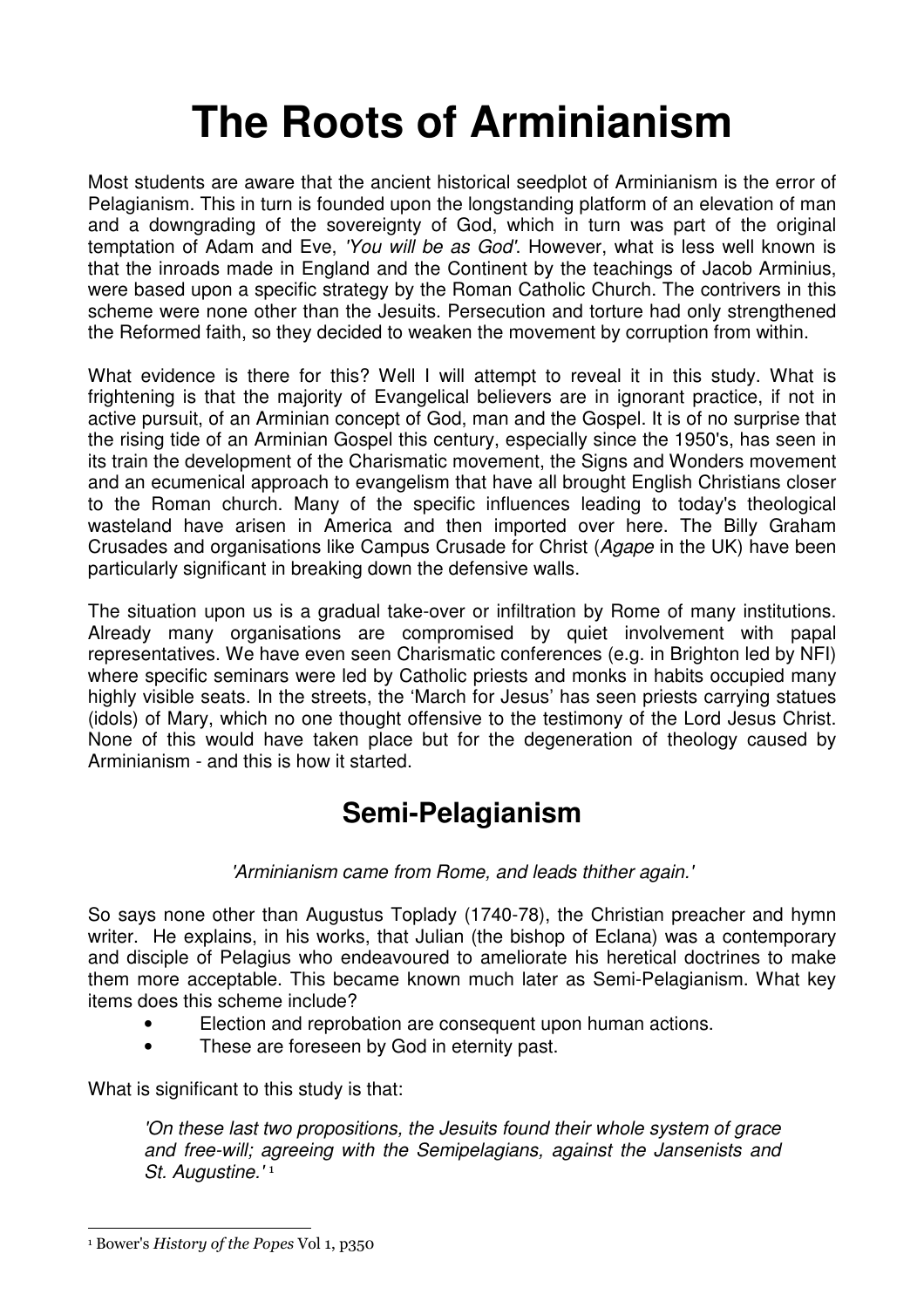Semi-Pelagianism arose in about 430 AD as an attempt to bridge orthodoxy (the Augustinian position) and heresy (Pelagianism). In essence, it sought to elevate the ability of man in initiating salvation. Augustine declares that man can contribute nothing to salvation and that conversion (repentance and faith) is all of God; divine grace takes the initiative in salvation. This equates to later Calvinism and the Reformed Faith. Pelagius essentially suggested that man can save himself. The middle position is that man cooperates with God, who only establishes a potential atonement which man either grasps or rejects. Like the Pelagians they believed that man's will is free and produces the beginnings of faith, goodness and conversion.

The key leaders of the movement were Cassian, a student of Chrysostom, Faustus, Honoratus (bishop of Marseilles) and others. They did not call themselves 'Semi-Pelagians'. Rather, they considered themselves as Semi-Augustinians since they rejected Pelagius and respected Augustine, but could not agree with the logical outcome of his theology. This was because they saw the seriousness of sin and feared that the doctrine of predestination would produce complacency in behaviour. Therefore, their key element was that original sin had not eradicated free will; grace is necessary for salvation, but it does not precede human choice. The will takes the initiative in a move towards God, not God making the first move towards man. Grace and free will work together. Closely connected is the idea that God wills the salvation of everyone and predestination must, necessarily, only be God's foreknowledge.

The movement was formally defeated by the Synod of Orange in 529 AD, but the full Augustinian position was not maintained. Although Semi-Augustinianism was outlawed by the Pope in 531 AD, the issue of the priority of free will over grace did not disappear.

#### **The Jesuit Connection**<sup>2</sup>

Throughout its history, Romanism had modified its views on salvation from the Pelagian viewpoint through centuries of scholasticism and labyrinthine discussions. Erasmus set forth the argument for free will in 1524, which was supported by the pope, only to be totally destroyed by Luther's work, *'Bondage of the Will'*. The formative period for the Jesuits was the middle of the 16<sup>th</sup> century, just before Arminius began to teach his heretical ideas.

The term 'Semi-Pelagianism' was only coined in 1577 in the Lutheran Formula of Concord, but it quickly became associated with the theology of the Spanish Jesuit Luis Molina (1535-1600). He wrote a book on the freedom of the will (Concordia) in 1588 which was well received by the Jesuits (and was later popular amongst Arminians in Archbishop Laud's party), which attempted to paper over the cracks between Augustinianism and Semi-Pelagianism. What is interesting is that careful comparison reveals that Arminius copied Molina's ideas. Molina taught a scientia media ('middle knowledge') in connection with God's foreknowledge.<sup>3</sup> This doctrine became the focus of hot debate in the  $17<sup>th</sup>$ 

 $\overline{a}$ 

<sup>2</sup> The Jesuits (or the Society of Jesus - S.J.) was a Roman Catholic order of religious men, founded by Ignatius of Loyola, a Spanish soldier. It was the principal agent of the Counter-Reformation and later a leading force in modernising the church. In 1539 Ignatius drafted the first outline of the order's organisation, which Pope Paul III approved on 27 Sept 1540. The Jesuits have always been a controversial group, regarded by some Catholics as a society to be feared and condemned and by others as the most laudable and esteemed religious order in the Catholic Church.

<sup>3</sup> *Scientia media* (middle knowledge) is a Jesuit idea to reconcile God's foreknowledge with man's free will. It seeks to solve the supposed problem that if God infallibly knows all the future acts of men he must have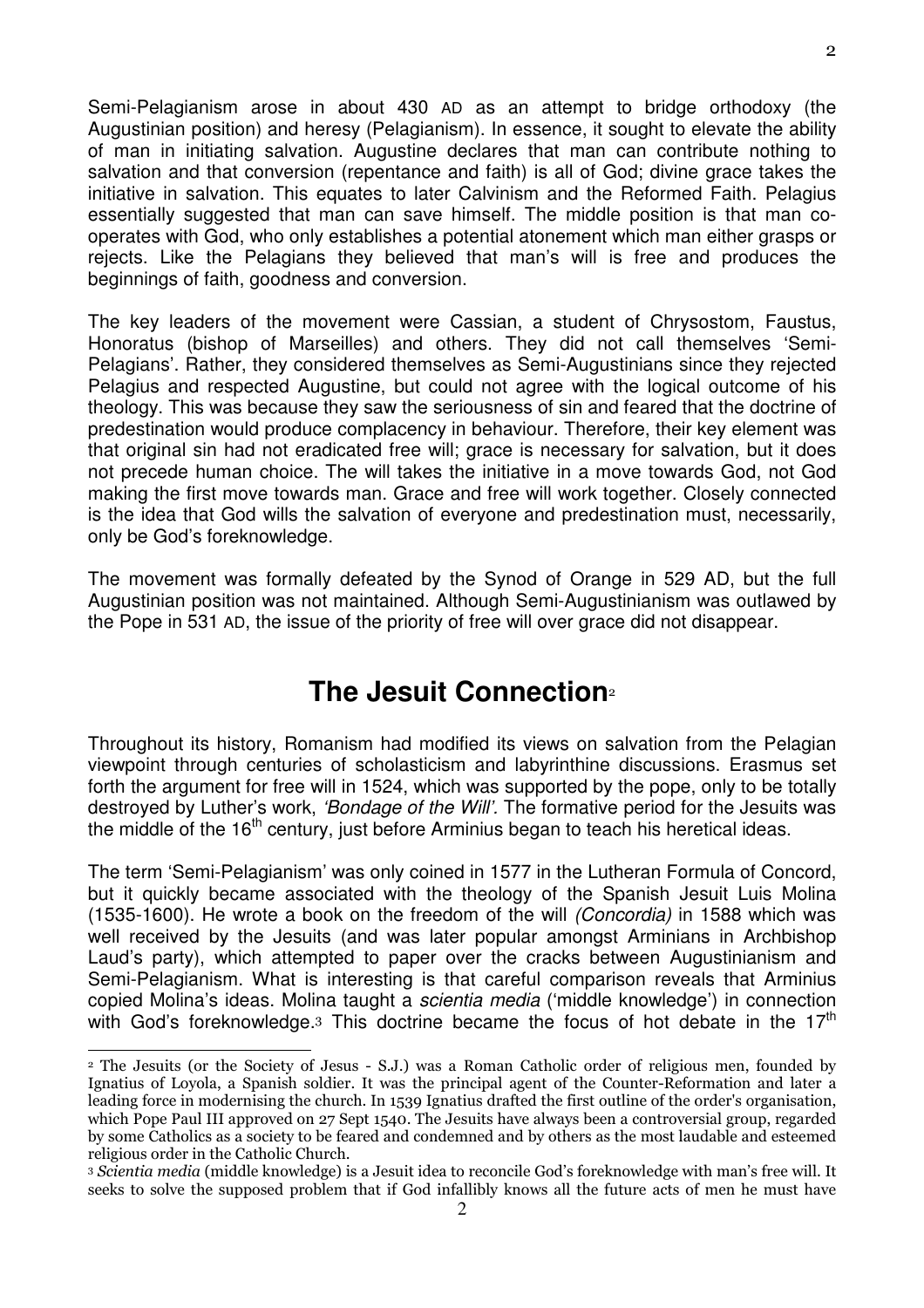century between Reformed theologians and the Remonstrants (followers of Arminius).

Professor Richard A. Muller, of Fuller Seminary, explains that Arminius' doctrine of *scientia* media is Molinist.4 In fact, Molina's work was in Arminius' library, alongside many other Jesuit books. This idea is that there is a middle knowledge in between God's intuitive knowledge and his decretal foreknowledge (what he decrees will happen). This middle knowledge rest upon the acts of his creatures. There is no determination of God here. God's prescience regarding a creature's future acts, enables him to act accordingly and establish the right conditions. Muller shows that this not only affects human freedom in salvation, but destroys God's sovereignty in the whole created order, which runs outside of God. 5

Arminius was also accused of recommending to his students many Romanist works and emphasising a Jesuit theology, particularly Molina and Suarez. In his printed works, Arminius refers to these Jesuit influences, but does not reference them! Deceit or what!

In this way, Jesuit ideas were introduced into the Dutch Reformed Churches and so Arminianism/Semi-Pelagianism began in earnest.

The great Puritan scholar, John Owen, writing in his *Display of Arminianism* (1642), shows awareness of the Jesuit connection: 'How do they (the Arminians) and their fellows, the  $J$ esuits  $\mathfrak{g}^6$ 

# **Arminius' Contacts**

There have been two proposed sources of inspiration for Arminius' ideas:

- The Jesuits as a result of his trip to Rome.
	- From 1586 to 1587 Arminius was in Rome and Padua (near Venice) where there were theological colleges. He had studied at Geneva, why is he now (presumably) studying in Papal colleges? How did he survive the inquisition? High Williams asks the question - was he already a Jesuit recruit? Certainly there were rumours that he kissed the Pope's toe in homage. Furthermore, Williams points out that his friend and biographer, Petrus Bertius, became a Catholic after Arminius' death. 7
- The Socinians in Poland with whom he was in close and intimate contact.

 $\overline{a}$ 

decreed them, thus men are not free to choose. It teaches that there are three types of knowledge in God: 1) simple intelligence or intuitive knowledge (by which God knows all things, actual and possible; omniscience); 2) vision (God's knowledge of what actually happens) or decretal knowledge (what God willed) and 3) middle knowledge between the two (God's foresight of man's free choice – this choice is not predetermined by God; God knows what men will do but doesn't decree it). Thus much that comes to pass is the result of man's free will, not God's predestination. This was adopted by the Arminians, Socinians and Lutherans. This denies Biblical doctrine which states that God works all things according to his good pleasure (Acts 2:23; Rm 9:16; Eph 1:11; Phil 2:13). Molina's version of this was that God knows what a free man will do in any given situation; thus by creating these situations he can bring about his ends without affecting man's free will. However, arbitrary decisions of men are not knowable, even in prescribed conditions. People do surprising things. Thus human determinism excludes this divine middle knowledge. If there is any part of the universe that is independent of God's sovereign control, then God ceases to be God – he ceases to be the sovereign governor and ceases to be omnisicient.

<sup>4</sup> Richard A. Muller, *God , Creation, and Providence in the thought of Jacob Arminius*; Baker, Grand rapids. 1001

<sup>5</sup> Muller, p165-6.

<sup>6</sup> Owen, *Display of Arminianism,* Works Vol 10, p16.

<sup>3</sup>  7 Hugh Williams, Art. 'John Owen'*, British Reformed Journal*, 18, p10.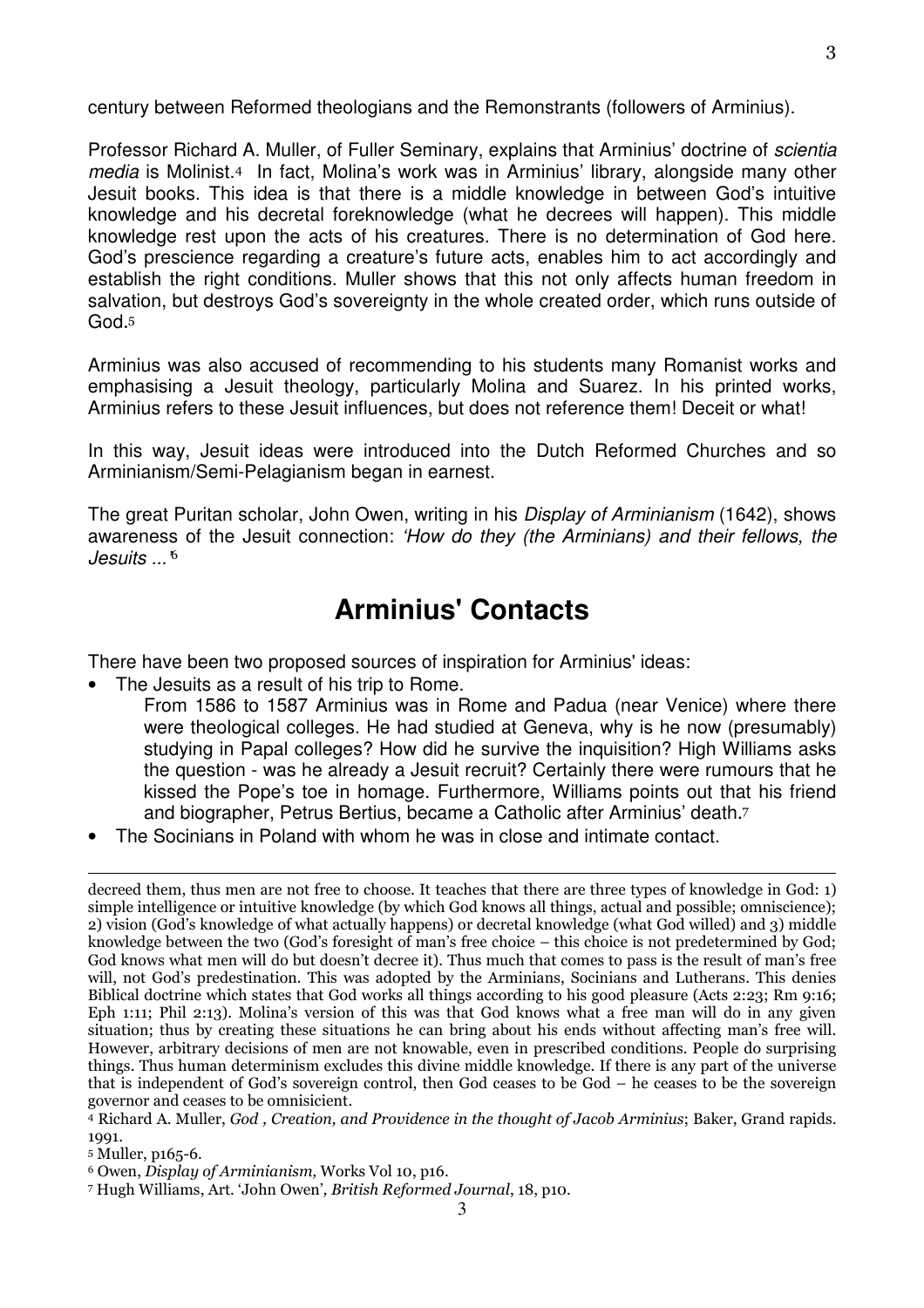Arminius himself said that: 'they [Papists and others] assert that no fouler blasphemy against God can be thought or expressed, than is contained in the doctrine of predestination.<sup>8</sup> This being the case, Arminius advised the reformed world to discard predestination in order to live in better harmony with Papists. A disciple of Arminius was the Englishman Samuel Hoord who took the same view. 9

It is noteworthy that the first result of cries for toleration and brotherly love to those in error has usually been the development of unorthodox doctrine and a weakening of the Biblical position. Such was also the case with Amyraut and the spread of Amyraldism.

### **Process of Degeneration**

As early as 1613 the Oxford theologian Walter Browne (an associate of Laud) had a library with no English Reformed writers, but contained 500 anti-Calvinist books, including the works of the leading Jesuits: Molina's Concordia and Leonardus Lessius' De Gratia as well as Arminius' works. Robert Shelford, of Cambridge University, produced Five Pious and Learned Lectures which was so Arminian that it was used by the Jesuits in Ireland. The English situation was so serious that Sir Walter Earle urged Parliament to make religion the most vital issue above all other domestic matters because, 'Popery and Arminianism [are] joining hand in hand.<sup>10</sup>

Vital testimony comes from the hand of the Archbishop Laud<sup>11</sup> himself, a professed Jesuit. After his death, a letter was found in his effects which was endorsed by him and dated March 1628. The endorsement reads: 'A Jesuit letter, sent to the Rector at Bruxels, about the ensuing Parliament.' The letter gave the Superior of the Jesuits, then resident at Brussels, an account of church affairs in England. Part of it reads: 'Father Rector ... we have many strings to our bow. We have planted that soveraigne drugge Arminianisme, which we hope will purge the Protestants from their heresie; and it flourisheth and bears fruit in due season. For the better prevention of the Puritanes, the Arminians have already locked up the Duke's [of Buckingham]<sup>12</sup> ears; and we have those of our own religion, which stand continually at the Duke's chamber, to see who goes in and out ... Our foundation is Arminianisme. ... This we second and enforce by probable arguments.<sup>13</sup>

In describing the effects of this success, Tyndale described churches being adorned with images, altars, paintings etc but also: The predestinarian doctrines were forbid ... and the Arminian sense of the Articles was encouraged and propagated.<sup>'14</sup> Under Laud, Calvinism  $\overline{a}$ 

4

<sup>8</sup> J. Arminius, *Oper*. p115 .

<sup>9</sup> S. Hoord, quoted in Bishop Davenant's *Animadversions*, Cambridge 1641.

<sup>10</sup> Nicholas Tyacke, *'Anti-Calvinists' the Rise of English Arminianism,* p135; quoted in Hugh Williams' article on *John Owen*, British Reformed Journal *16*, p18. I am indebted to this series of articles for provoking much thought in this paper.

<sup>&</sup>lt;sup>11</sup> William Laud (1573-1645) was archbishop of Canterbury (1633-45) and religious adviser to King Charles I of Great Britain. He sought to impose High Anglicanism, verging on Popery, in England (and in Scotland, causing war) using political means like the King's authority, and the courts of the Star Chamber and High Commission. His persecution of Puritans and other religious dissidents resulted in his trial and execution by the House of Commons during the Civil War.

<sup>&</sup>lt;sup>12</sup> The Duke of Buckingham was the favourite of King Charles I (and the patron of Laud who was, at one time, his chaplain).

<sup>13</sup> *The Hidden Works of Darkness*, p89-90, (1645). *The Complete Works of Augustus Toplady,* p55. Emphasis mine.

<sup>14</sup> Tyndale, *Contin. of Rapin*, vol 3, 1758